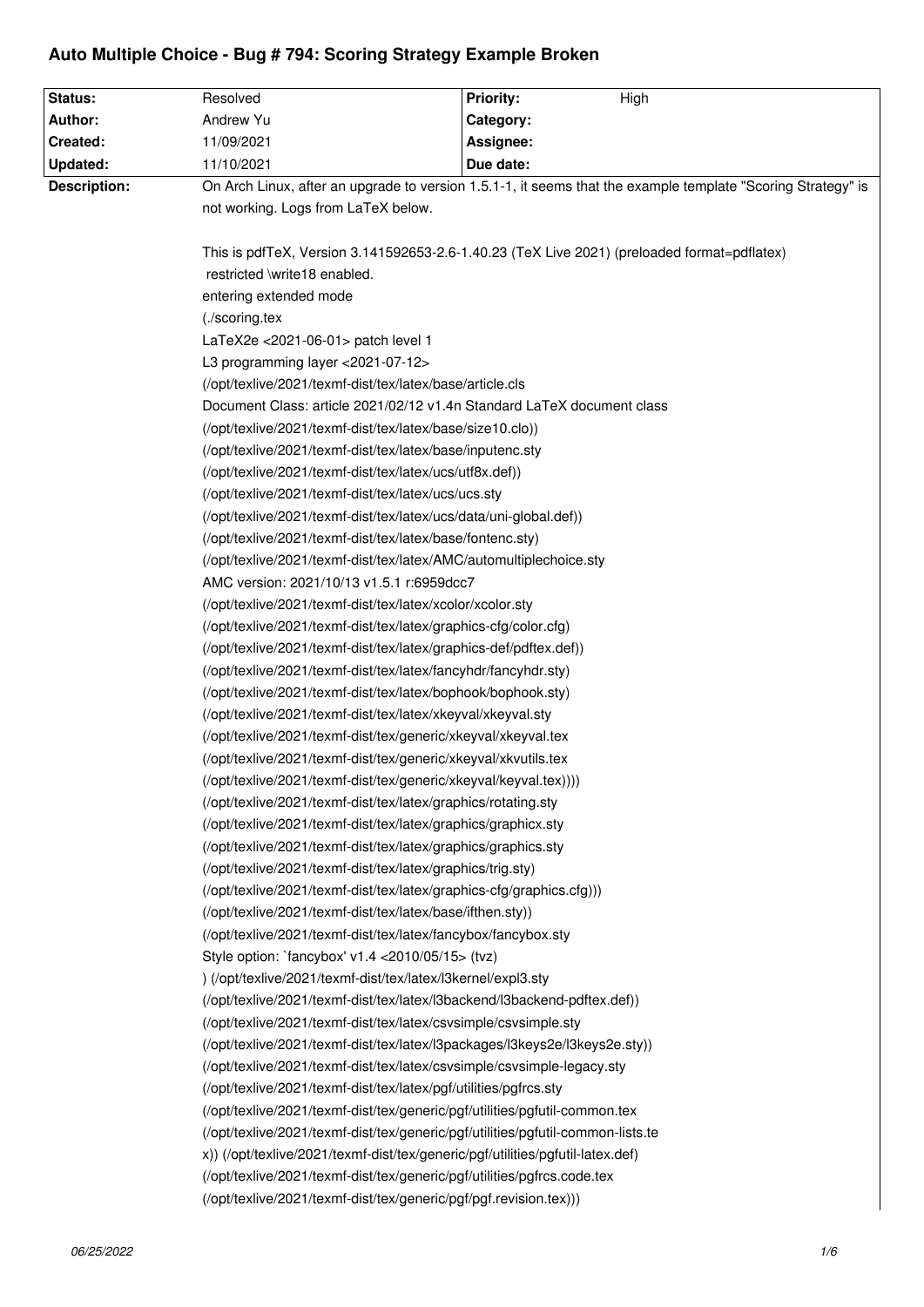```
(/opt/texlive/2021/texmf-dist/tex/latex/pgf/utilities/pgfkeys.sty
(/opt/texlive/2021/texmf-dist/tex/generic/pgf/utilities/pgfkeys.code.tex
(/opt/texlive/2021/texmf-dist/tex/generic/pgf/utilities/pgfkeysfiltered.code.te
x))) (/opt/texlive/2021/texmf-dist/tex/latex/etoolbox/etoolbox.sty)
(/opt/texlive/2021/texmf-dist/tex/latex/tools/shellesc.sty))
(/opt/texlive/2021/texmf-dist/tex/latex/environ/environ.sty
(/opt/texlive/2021/texmf-dist/tex/latex/trimspaces/trimspaces.sty))
Loading configuration file...
(./amc-compiled-config.tex)
(/opt/texlive/2021/texmf-dist/tex/latex/etex-pkg/etex.sty
Package etex Warning: Extended allocation already in use.
(etex) etex.sty code will not be used.
(etex) To force etex package to load, add
(etex) \RequirePackage{etex}
(etex) at the start of the document.
) ***SUJET***
(/opt/texlive/2021/texmf-dist/tex/latex/geometry/geometry.sty
(/opt/texlive/2021/texmf-dist/tex/generic/iftex/ifvtex.sty
(/opt/texlive/2021/texmf-dist/tex/generic/iftex/iftex.sty))))
(./amc-compiled.aux) (/opt/texlive/2021/texmf-dist/tex/latex/ucs/ucsencs.def)
(/opt/texlive/2021/texmf-dist/tex/context/base/mkii/supp-pdf.mkii
[Loading MPS to PDF converter (version 2006.09.02).]
) (/opt/texlive/2021/texmf-dist/tex/latex/epstopdf-pkg/epstopdf-base.sty
(/opt/texlive/2021/texmf-dist/tex/latex/latexconfig/epstopdf-sys.cfg))
*geometry* driver: auto-detecting
*geometry* detected driver: pdftex
! Undefined control sequence.
\\wrongchoice ...count :M]
}\fi \AMCload@@reponse 
                                {\une@rep {\AMC@box {#1}{}...
l.95 \wrongchoice{40\%}
! Undefined control sequence.
\\wrongchoice ...}\fi \AMCload@@reponse {\une@rep
                                {\AMC@box {#1}{}}{#2}}{\th...
l.95 \wrongchoice{40\%}
! Undefined control sequence.
\\wrongchoice ...count :M]
}\fi \AMCload@@reponse 
                                {\une@rep {\AMC@box {#1}{}...
l.96 \wrongchoice{60\%}
! Undefined control sequence.
\\wrongchoice ...}\fi \AMCload@@reponse {\une@rep
                                {\AMC@box {#1}{}}{#2}}{\th...
l.96 \wrongchoice{60\%}
! Undefined control sequence.
\\correctchoice ...ne@bonnetrue \AMCload@@reponse
                                {\une@rep {\ifAMC@correc \...
l.97 \correctchoice{80\%}
                    \scoring{set.PROP=1}
```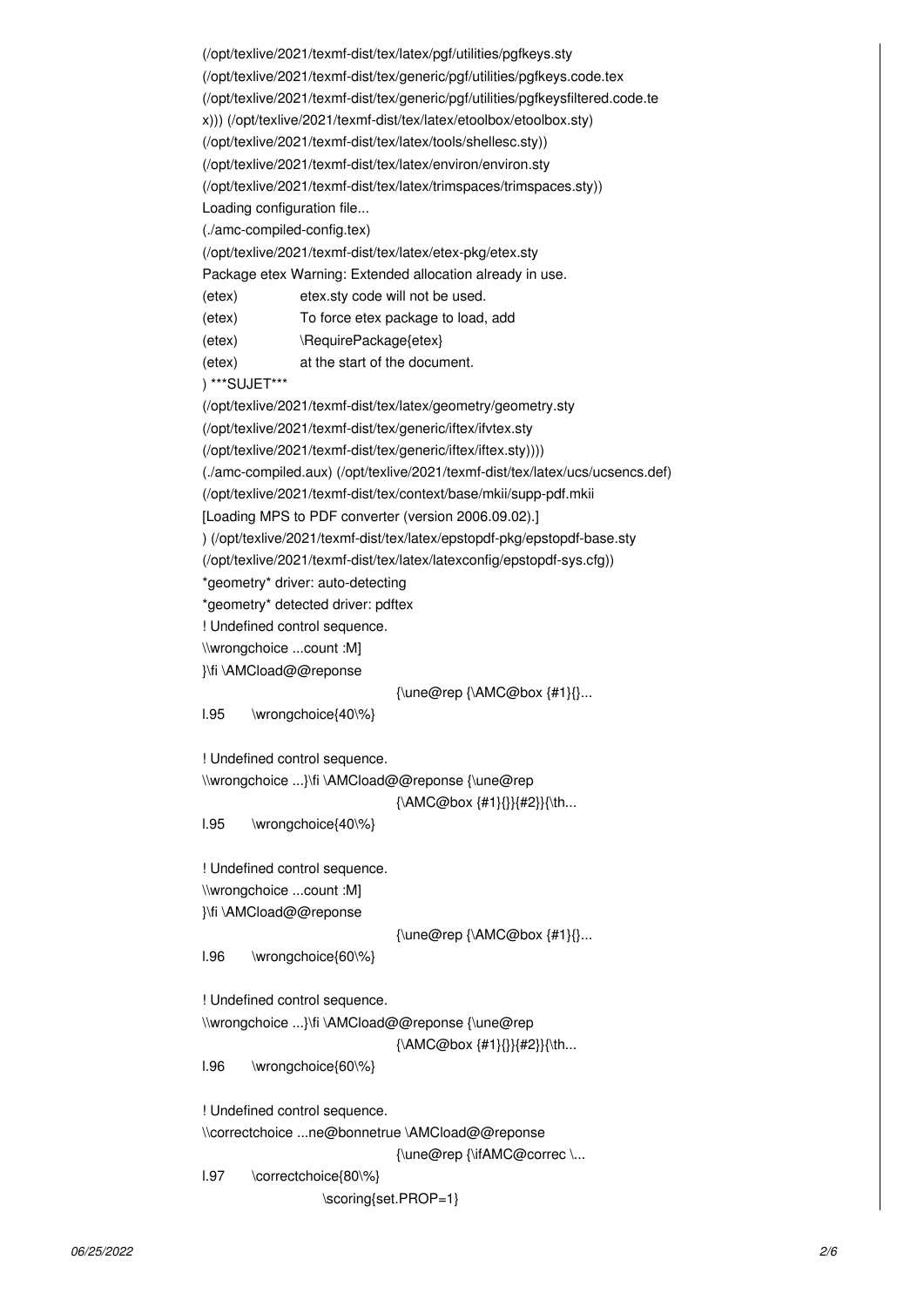! Undefined control sequence. \\correctchoice ...ue \AMCload@@reponse {\une@rep {\ifAMC@correc \AMC@box {#... l.97 \correctchoice{80\%} \scoring{set.PROP=1} ! Undefined control sequence. \AMC@fin@rep ...une }\fi \fi \fi \fi \AMCrep@fini l.98 \end{choices} ! LaTeX Error: \begin{document} ended by \end{itemize}. See the LaTeX manual or LaTeX Companion for explanation. Type H <return> for immediate help. ... l.98 \end{choices} ! Extra \endgroup. <recently read> \endgroup l.98 \end{choices} ! LaTeX Error: \begin{document} ended by \end{choices}. See the LaTeX manual or LaTeX Companion for explanation. Type H <return> for immediate help. ... l.98 \end{choices} ! Extra \endgroup. <recently read> \endgroup

l.98 \end{choices}

! You can't use `\unskip' in vertical mode. \endminipage ->\par \unskip \ifvoid \@mpfootins \else \vskip \skip \@mpfooti... l.99 \end{questionmult}

! Extra \endgroup. \color@endgroup ->\endgraf \endgroup

l.99 \end{questionmult}

! Too many }'s. \endminipage ...pagefalse \color@endgroup \egroup \expandafter \@iiiparbox \...

l.99 \end{questionmult}

! Undefined control sequence. \endminipage ...\expandafter \@iiiparbox \@mpargs {\unvbox \@tempboxa } l.99 \end{questionmult}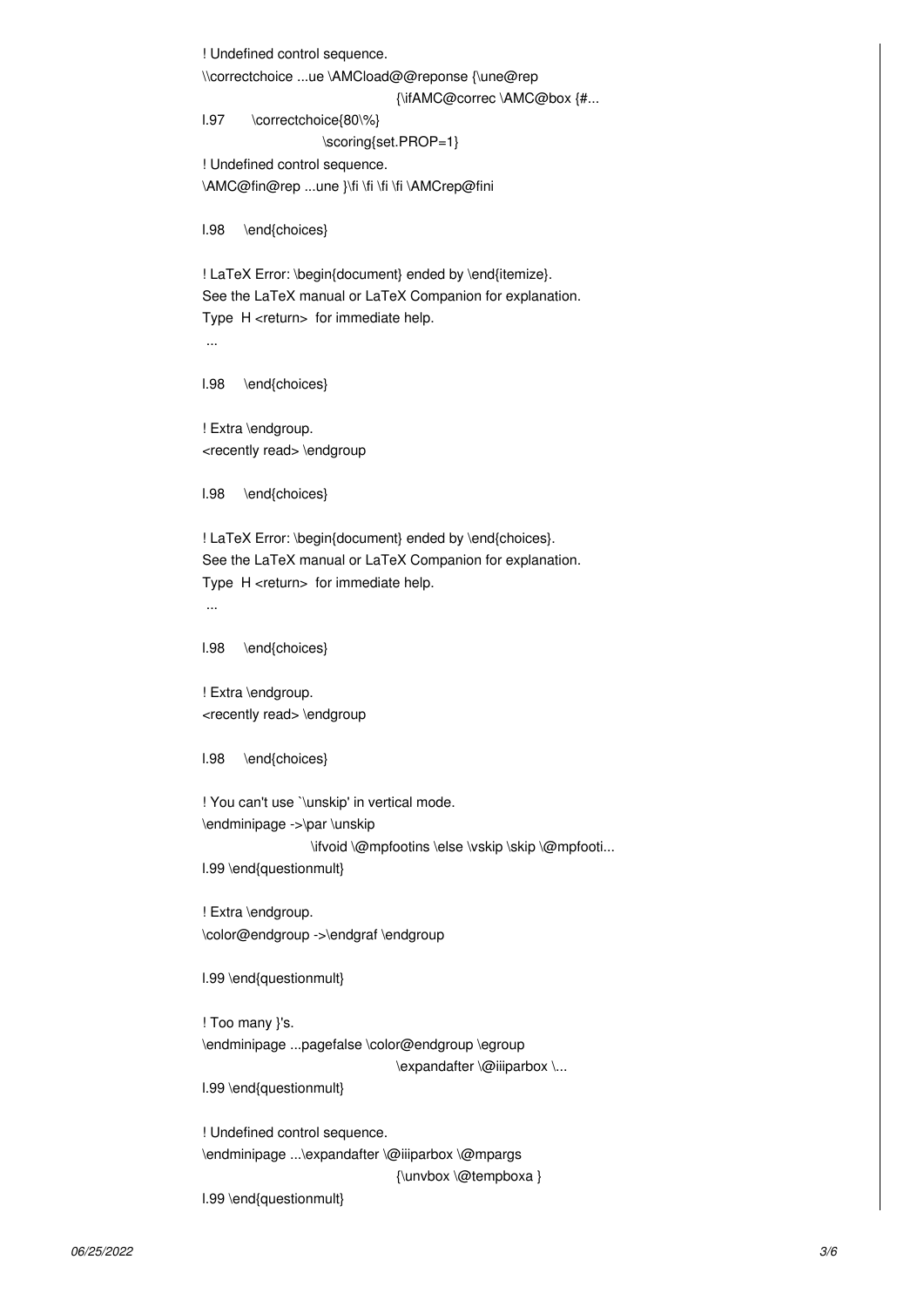! Argument of \@iiiparbox has an extra }. <inserted text> \par l.100 } Runaway argument? \@checkend {minipage}\expandafter \endgroup \if@endpe \@doendpe \fi \UseHook \E TC. ! Paragraph ended before \@iiiparbox was complete. <to be read again> \par l.100 } ! Too many }'s. <recently read> } l.100 } Underfull \hbox (badness 1478) in paragraph at lines 126--126 \T1/cmr/bx/n/10 Question 6 \$\OMS/cmsy/m/n/10 |\$| \T1/cmr/m/n/10 scor-ingde-fau lt.COMP=10,default.PROP=11,formula=(COMP==PROP ? 1 : ! Undefined control sequence. <inserted text> ...orrectchoice {20\%}\scoringset .PROP=2 l.126 } ! Extra }, or forgotten \endgroup. \iterate ...@\romannumeral \AMCtok@ik \endcsname } \ifnum \AMCtok@size >\z@ \... l.126 } ! LaTeX Error: Something's wrong--perhaps a missing \item. See the LaTeX manual or LaTeX Companion for explanation. Type H <return> for immediate help. ... l.126 } ! Extra }, or forgotten \endgroup. \\insertgroupfrom ...m \AMCtok@size >\z@ \repeat } l.126 } Overfull \hbox (46.23871pt too wide) in paragraph at lines 126--126 []\T1/cmr/m/n/10 .PROP=2 \$[]\$ Underfull \hbox (badness 10000) in paragraph at lines 126--126 ! Extra }, or forgotten \endgroup. \iterate ... \else \AMC@mem@clear \fi \clearpage } \advance \AMCid@etud \@ne ... l.126 } ! LaTeX Error: \begin{itemize} on input line 126 ended by \end{document}.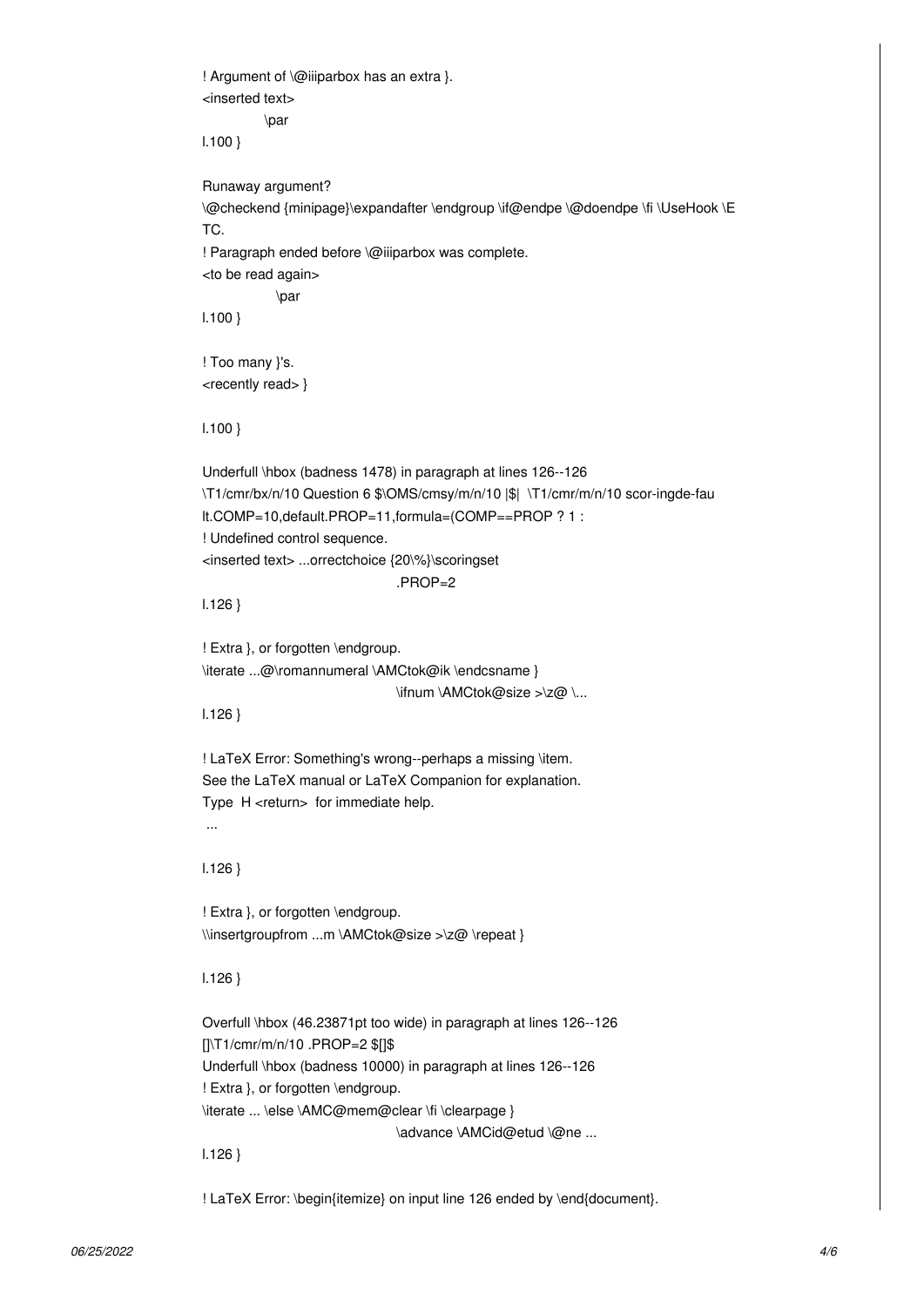See the LaTeX manual or LaTeX Companion for explanation. Type H <return> for immediate help.

...

l.128 \end{document}

(./amc-compiled.aux) ! You can't use `\end' in internal vertical mode. \enddocument ...cument/end}\deadcycles \z@ \@@end

l.128 \end{document}

! LaTeX Error: \begin{itemize} on input line 126 ended by \end{document}. See the LaTeX manual or LaTeX Companion for explanation. Type H <return> for immediate help. ...

l.128 \end{document}

) ! Emergency stop. <\*> scoring.tex

! ==> Fatal error occurred, no output PDF file produced! Transcript written on amc-compiled.log. Output format: pdf ERR: <i>28 errors during LaTeX compiling (question sheet)</i> ERR>Undefined control sequence. ERR>Undefined control sequence. ERR>Undefined control sequence. ERR>Undefined control sequence. ERR>Undefined control sequence. ERR>Undefined control sequence. ERR>Undefined control sequence. ERR>LaTeX Error: \begin{document} ended by \end{itemize}. ERR>Extra \endgroup. ERR>LaTeX Error: \begin{document} ended by \end{choices}. ERR>Extra \endgroup. ERR>You can't use `\unskip' in vertical mode. ERR>Extra \endgroup. ERR>Too many }'s. ERR>Undefined control sequence. ERR>Argument of \@iiiparbox has an extra }. ERR>Paragraph ended before \@iiiparbox was complete. ERR>Too many }'s. ERR>Undefined control sequence. ERR>Extra }, or forgotten \endgroup. ERR>LaTeX Error: Something's wrong--perhaps a missing \item. ERR>Extra }, or forgotten \endgroup. ERR>Extra }, or forgotten \endgroup. ERR>LaTeX Error: \begin{itemize} on input line 126 ended by \end{document}. ERR>You can't use `\end' in internal vertical mode. ERR>LaTeX Error: \begin{itemize} on input line 126 ended by \end{document}.